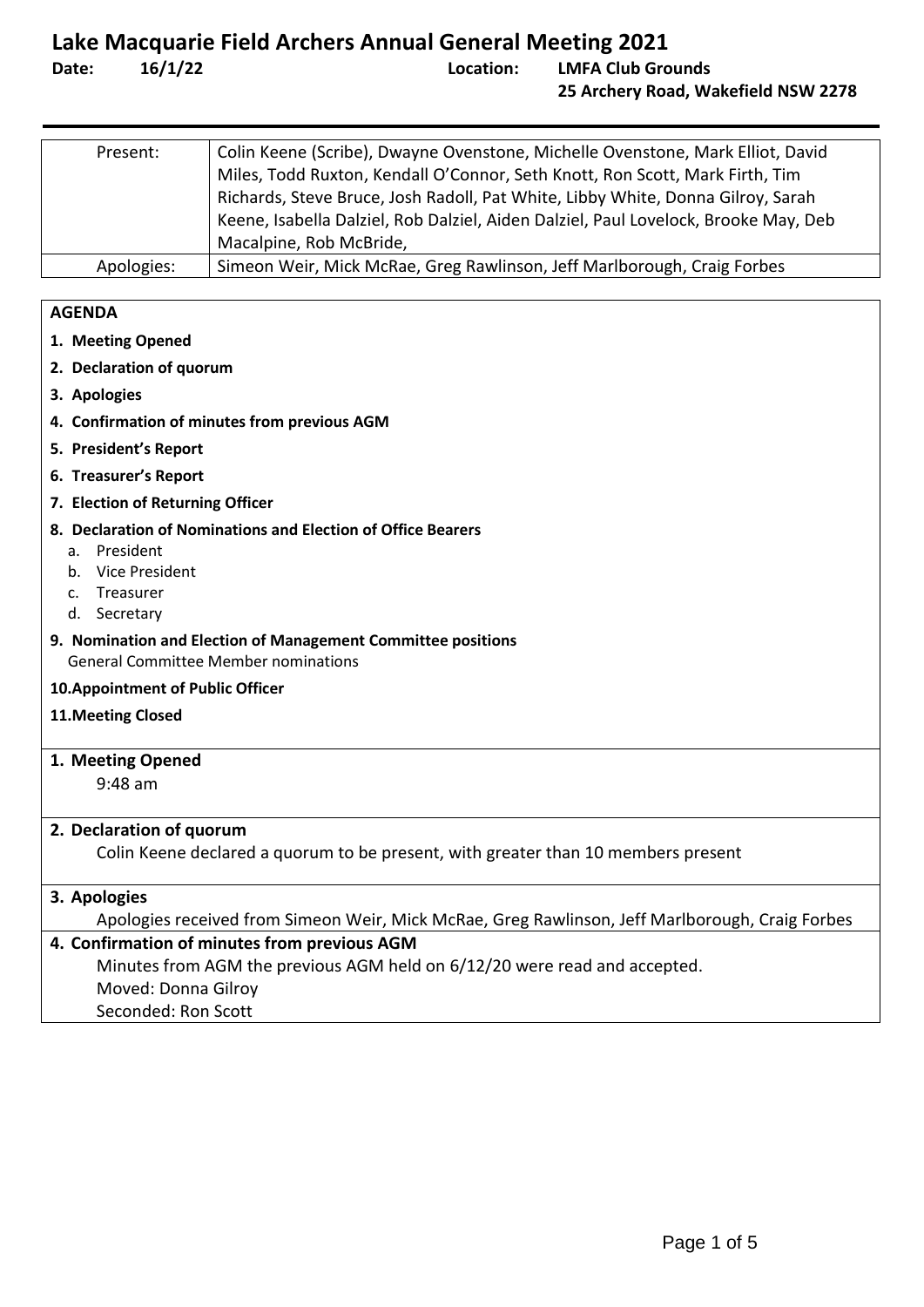<span id="page-1-0"></span>**5. President's Report**



Lake Macquarie Field Archers Inc. Vice President's Report

2021 began well for LMFA and members with everyone keen to fling a few arrows and meet up with friends. Many of our members attended the Milbrodale and Lake Glenbawn Sanctioned Shoots. Well done to all who represented LMFA. While some archers came away with trophies for their effort, I'm sure everyone had a great time.

Disaster was to hit our club in the form of a break-in with damage to our gate and to the container. The cost to the club with the loss of valuable equipment, repairs and new locks was not what we were looking to spend our member's/club's money on. Many thanks to a few members who donated their time and tools to help with repairs.

As the year progressed we put or efforts toward LMFA's Sanctioned Shoot with much work completed by a dedicated few members. Covid restrictions required the rescheduling of our event a number of times as NSW was forced into State wide lockdown. This in turn put an end to all archery for most of the second half of 2021. During the lockdown period LMFA's President Mick McRae resigned his position for health reasons. Mick has been leading our club forward for many years and his inspired efforts are greatly appreciated. We wish Mick all the best for his future endeavours and hope he continues to be a valuable club member. LMFA's Sanctioned Shoot was moved to December 4/5 2021 as covid restrictions were to be lifted for everyone on December  $1<sup>st</sup>$ . This would have allowed all shooters to attend but again the government stepped in and changed this date. The revised date set by the government for unvexed people being December 15<sup>th</sup>. Unfortunately the revised date resulted in reduced numbers attending out Sanctioned Shoot.

Everyone who was able to attend the shoot gave excellent comments about the ranges and how much they enjoyed returning to archery. It's with great appreciation to our sponsors who continue to support LMFA, especially during these trying times, that we were able to host a rewarding sanctioned shoot.

While relying on a volunteer workforce, special thanks go to Colin, Greg, Craig and Kendall for stepping up to ensure LMFA put on a great shoot to end the year on a positive note.

Due to covid restrictions the AGM and Presentation were moved to January 2022 to allow ALL members to attend.

I am sure we all hope for a trouble free 2022 so everyone is able to return to and enjoy the archery we all love.

Yours in Archery Ron Scott Vice President LMFA

**Report received** Moved: Mark Firth Seconded: Tim Richards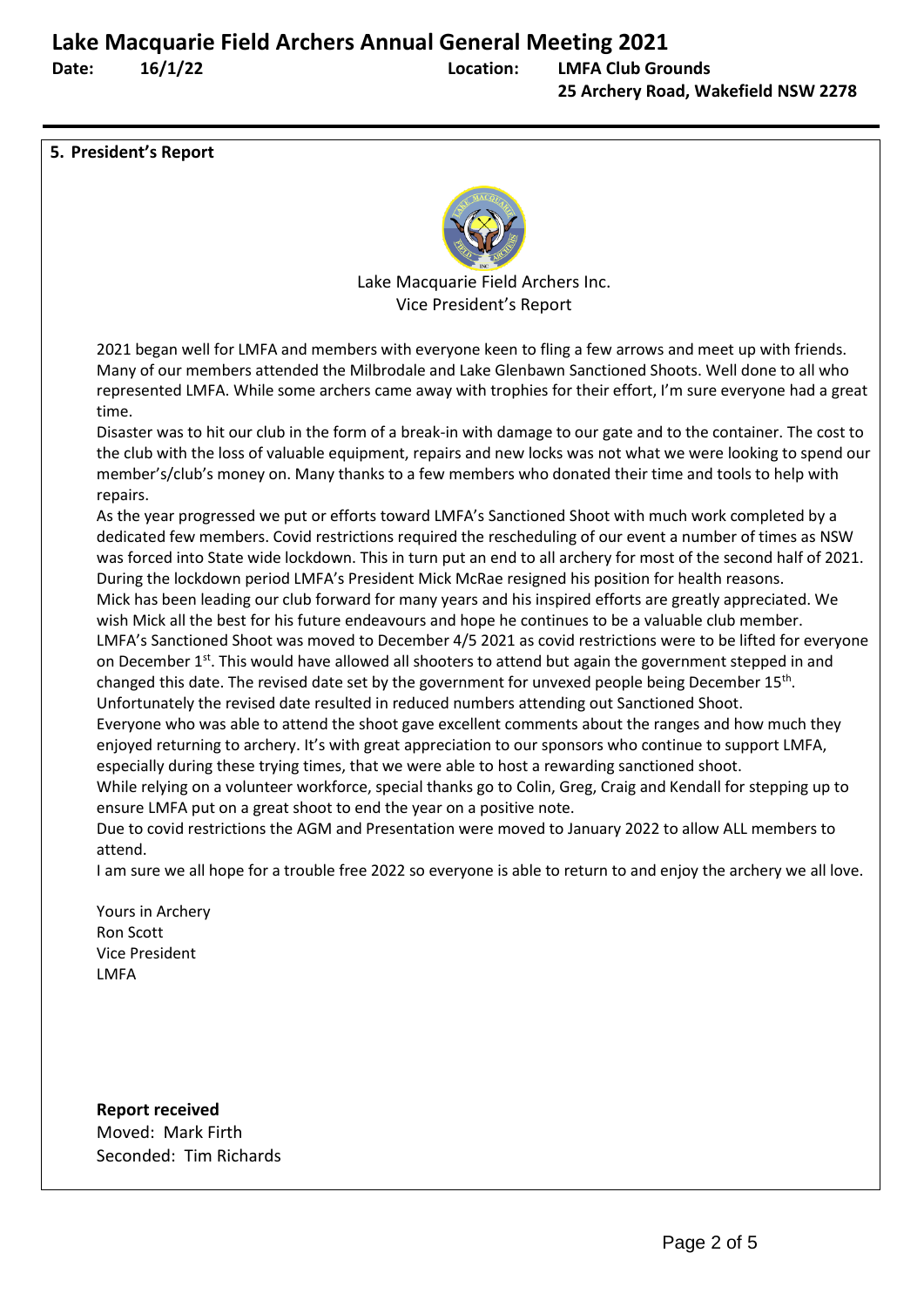### **Lake Macquarie Field Archers Annual General Meeting 2021**

### **Date: 16/1/22 Location: LMFA Club Grounds 25 Archery Road, Wakefield NSW 2278**

#### <span id="page-2-0"></span>**6. Treasurer's Report**

| For the period 1/12/20 to 31/12/21 | Treasurer's Report 2020-2021 - Full Financial Year |                                |                  |                                  |
|------------------------------------|----------------------------------------------------|--------------------------------|------------------|----------------------------------|
|                                    | Date                                               | <b>NPBS Account</b><br>Balance | <b>Cash Held</b> | <b>Total Financial</b><br>Assets |
| <b>Balances Brought Forward</b>    | 30/11/2020                                         | \$23,547.12                    | \$500.00         | \$24,047.12                      |
|                                    | Income                                             | \$14,494.12                    |                  |                                  |
|                                    | Expenses                                           | (19,398.55)                    |                  |                                  |
|                                    | Cash float adjustment                              | (100.00)                       | \$100.00         |                                  |
| <b>Final Totals</b>                | 31/12/2021                                         | \$18,542.69                    | \$600.00         | \$19,142.69                      |
| <b>PROFIT/LOSS</b>                 |                                                    |                                |                  | (4.904.43)                       |

2021 was difficult year. Whilst challenging in many ways, LMFA remains in a sound financial position. Challenges included:

- Multiple break-in to our container and front gate requiring substantial repairs and replacement of locks and security keys
- 3 shoots lost to poor weather
- 5 shoots lost to COVID shutdown
- 15% rental increase to secure off-site storage

Despite the challenges, the committee have remained dedicated in continuing spending on our club facilities, equipment and returning value to our members.

Having maintained a strong financial position over previous years has meant we have had reserves to ride out the waves, and whilst ending the year \$4900 behind where we started, total assets over \$19,000 means we are well placed to launch into a bigger and better year in 2022.

#### Key points to note:

\$3800 spent on new targets and replacement centres. LMFA's collection of targets presented to attendees at our club and invitational shoots remains at an excellent standard. It's important that we focus on maintaining target quality given 3DAAA intention to introduce scoring the 11 ring at sanction shoots from next year.

\$2000 spent on repairs and lock replacement after break-ins. Happily minimal equipment was stolen due to off-site storage of assets of value.

\$4000 spent on secure storage rental. Rental continues to go up, (up 15% this year, and 50% increase since 2018). Storage off-site remains essential given the value of our target assets.

Canteen turned over around \$2600 for the year, and didn't quite break even. We continue to do our best to buy at the best price but will need to review sales pricing in the coming year.

Sanctioned shoot being forced to reschedule twice due to COVID lockdowns and holding late in the year resulted in a disappointing turnout, and only just broke even after factoring in target damage.

We were well supported by our sponsors at the December shoot, and our sincere thanks are expressed to Big Fellas Bowstrings, Tenzone Archery, Full Draw Archery, Abbey Archery, Benson Archery and Native Hunting Gear

Colin Keene LMFA Treasurer, 2021. **Report received** Moved: Josh Radoll Seconded: Todd Ruxton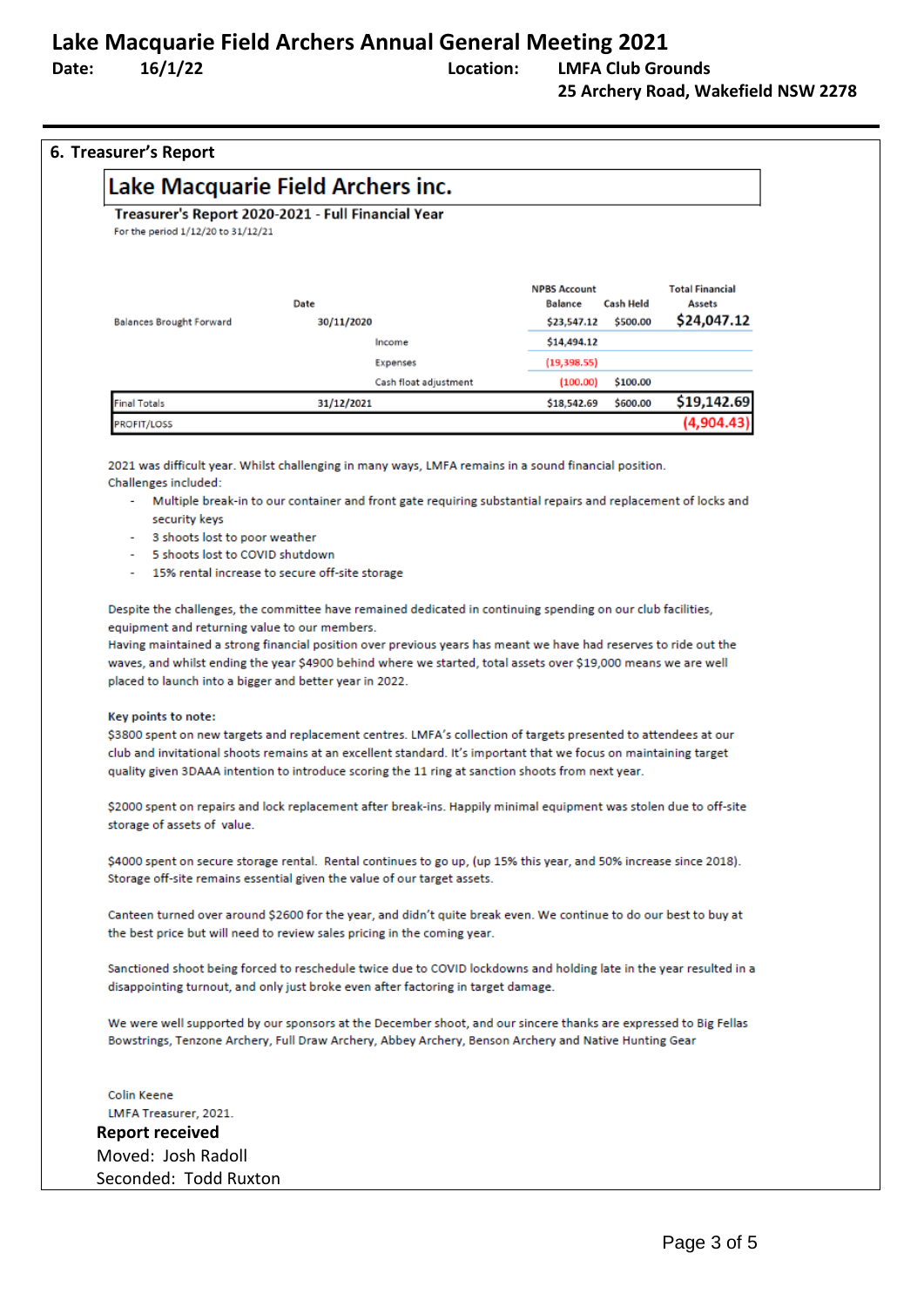## **Lake Macquarie Field Archers Annual General Meeting 2021**

<span id="page-3-7"></span><span id="page-3-6"></span><span id="page-3-5"></span><span id="page-3-4"></span><span id="page-3-3"></span><span id="page-3-2"></span><span id="page-3-1"></span><span id="page-3-0"></span>

| 7. Other Reports                                                                       |                                                                                     |  |  |  |  |  |
|----------------------------------------------------------------------------------------|-------------------------------------------------------------------------------------|--|--|--|--|--|
| a. Hunter Education                                                                    |                                                                                     |  |  |  |  |  |
| Program coordinated by Rob McBride and Ron Scott.                                      |                                                                                     |  |  |  |  |  |
| A modest but important service that LMFA provides as an Approved Hunting Organisation. |                                                                                     |  |  |  |  |  |
| Around 6 people were trained and received R-Licences during the year.                  |                                                                                     |  |  |  |  |  |
|                                                                                        |                                                                                     |  |  |  |  |  |
| Report received.                                                                       |                                                                                     |  |  |  |  |  |
| Moved: Tim Richards,                                                                   |                                                                                     |  |  |  |  |  |
| Seconded: Donna Gilroy                                                                 |                                                                                     |  |  |  |  |  |
| 8. Election of Returning Officer                                                       |                                                                                     |  |  |  |  |  |
|                                                                                        |                                                                                     |  |  |  |  |  |
|                                                                                        | Rob McBride appointed as Returning Officer for conduct of election of new committee |  |  |  |  |  |
|                                                                                        |                                                                                     |  |  |  |  |  |
| 9. Declaration of Nominations and Election of Office Bearers                           |                                                                                     |  |  |  |  |  |
| a. President                                                                           |                                                                                     |  |  |  |  |  |
| Nominations:<br><b>Tim Richards</b>                                                    |                                                                                     |  |  |  |  |  |
| Confirmed<br>Elected:                                                                  |                                                                                     |  |  |  |  |  |
|                                                                                        |                                                                                     |  |  |  |  |  |
| b. Vice President                                                                      |                                                                                     |  |  |  |  |  |
| Nominations:<br><b>Ron Scott</b>                                                       |                                                                                     |  |  |  |  |  |
| Confirmed<br>Elected:                                                                  |                                                                                     |  |  |  |  |  |
|                                                                                        |                                                                                     |  |  |  |  |  |
| c. Treasurer                                                                           |                                                                                     |  |  |  |  |  |
| Colin Keene<br>Nominations:                                                            |                                                                                     |  |  |  |  |  |
| Confirmed<br>Elected:                                                                  |                                                                                     |  |  |  |  |  |
|                                                                                        |                                                                                     |  |  |  |  |  |
| d. Secretary                                                                           |                                                                                     |  |  |  |  |  |
| Nominations:<br><b>Brooke May</b>                                                      |                                                                                     |  |  |  |  |  |
| Confirmed<br>Elected:                                                                  |                                                                                     |  |  |  |  |  |
| 10. Nomination and Election of Management Committee positions                          |                                                                                     |  |  |  |  |  |
|                                                                                        |                                                                                     |  |  |  |  |  |
| <b>General Committee Member nominations</b>                                            |                                                                                     |  |  |  |  |  |
| Roles appointed:                                                                       |                                                                                     |  |  |  |  |  |
| Range Captain:<br>Greg Rawlinson                                                       |                                                                                     |  |  |  |  |  |
| <b>Assistant Range Captains:</b>                                                       | Craig Forbes, Todd Ruxton, Stephen Bruce                                            |  |  |  |  |  |
| First Aid Officer:                                                                     | Anika Drosd                                                                         |  |  |  |  |  |
| Canteen Manager:                                                                       | Kendall O'Connor                                                                    |  |  |  |  |  |
| Webmaster:                                                                             | Colin Keene                                                                         |  |  |  |  |  |
|                                                                                        |                                                                                     |  |  |  |  |  |
| <b>Equipment Officer:</b>                                                              | Greg Rawlinson, Craig Forbes                                                        |  |  |  |  |  |
| Publicity Officer / Social Media:                                                      | Donna Gilroy                                                                        |  |  |  |  |  |
| Hunter Education coordinator:                                                          | Rob McBride, Ron Scott                                                              |  |  |  |  |  |
| New Member Liaison:                                                                    | Not appointed. Casual Vacancy                                                       |  |  |  |  |  |
| <b>General Committee Nominations received from:</b>                                    |                                                                                     |  |  |  |  |  |
| - Col Reichel                                                                          |                                                                                     |  |  |  |  |  |
|                                                                                        |                                                                                     |  |  |  |  |  |